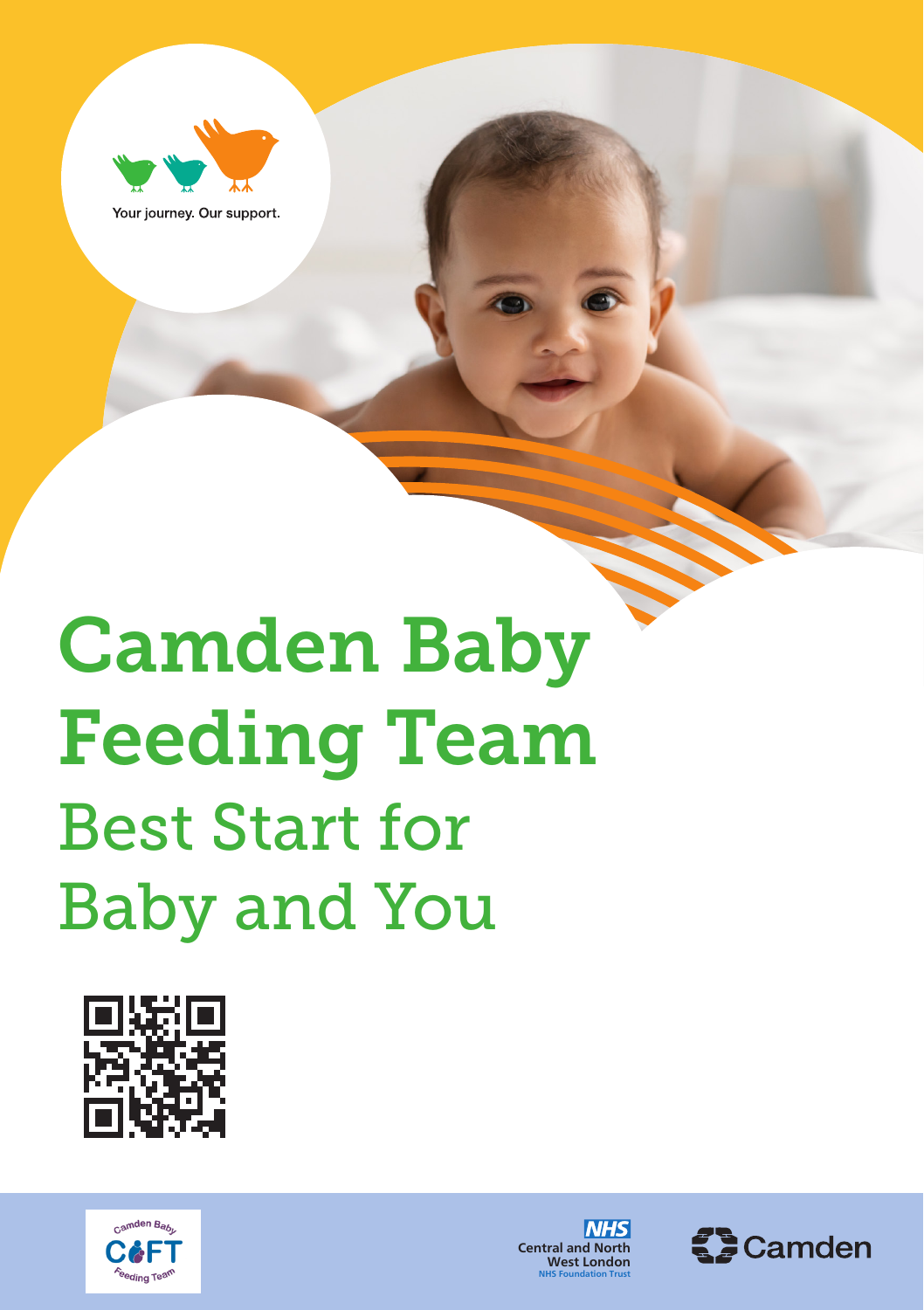## Best Start for Baby and You

#### Help with baby feeding

We offer information and support to mums, dads and carers while you are pregnant and after baby is born. We can help you over the phone, online, meet you at a children's centre or visit you at home. You can join one of our baby feeding drop-ins. The team can help you with breastfeeding, bottle feeding, mixed feeding and expressing. This is a free service.

#### Meet other mums, dads and carers at our friendly baby feeding drop-ins

Come along to your local children's centre. Join a baby feeding dropin, ask questions about feeding and hear about other services. All our services are father and carer friendly.

#### Come along to one of our baby feeding drop-ins

**Monday**, 10am to 12pm Harmood Children's Centre 1 Forge Place, off Ferdinand Street, NW1 8DQ \*Partners are welcome to attend the drop-in session at Harmood.

**Tuesday**, 10am to 12pm Kilburn Grange Children's 1 Palmerston Road NW6 2JL

**Thursday**, 1pm to 3pm Regents Park Children's Centre, Augustus St, London NW1 3TJ

**Friday**, 10am to 12pm Agar Children's Centre Wrotham Road, NW1 9SU \*Partners are welcome to attend the drop-in session at Agar.

**Monday online group**,

10.30am-11.30am Scan the QR code and visit the CNWL web page to register for the online group.

Scan the QR code on the cover, or visit CNWL webpage to register for the online group.

We are available all year round, Monday to Friday except bank holidays. View the latest baby drop-in times here with the QR code.